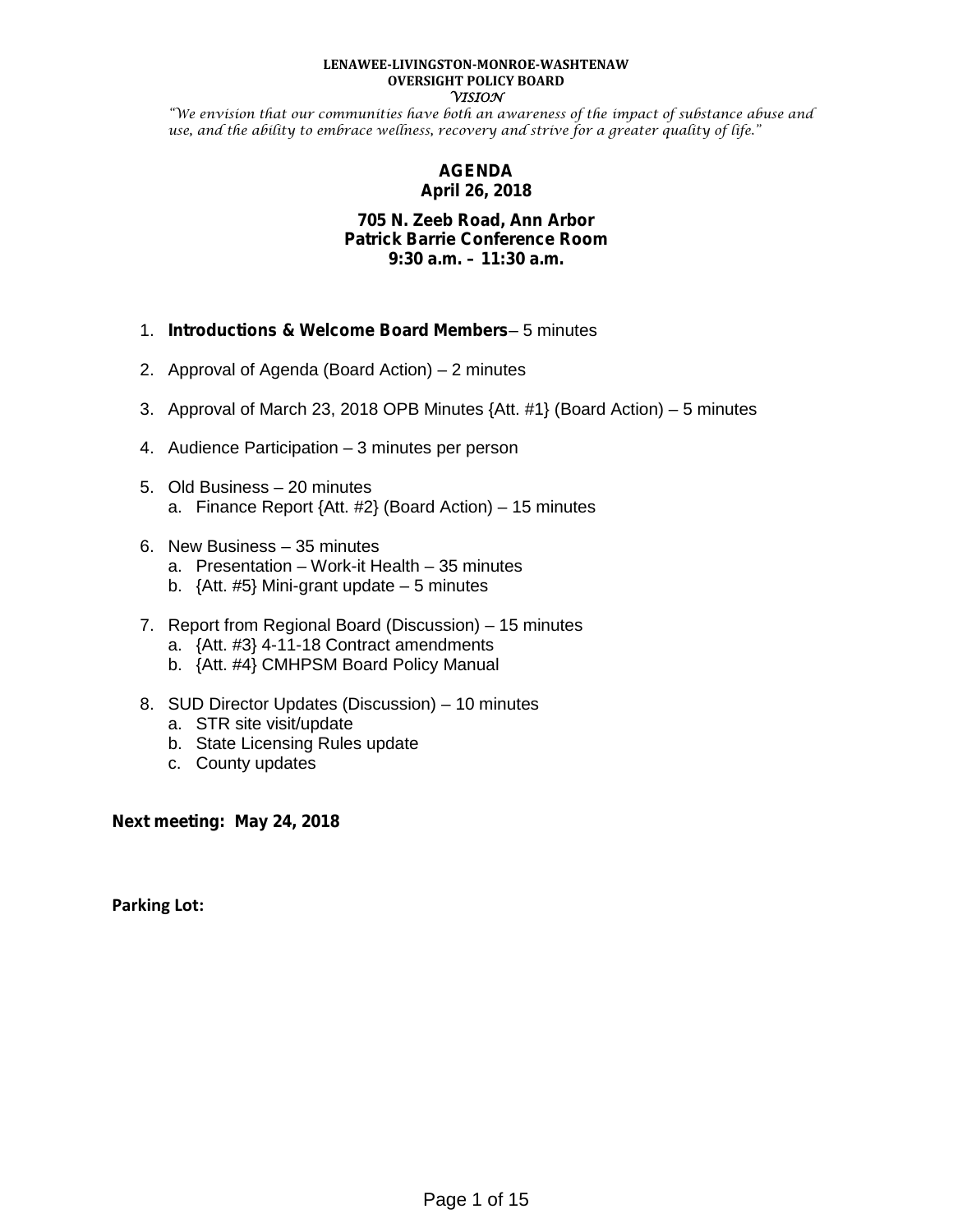#### **LENAWEE-LIVINGSTON-MONROE-WASHTENAW OVERSIGHT POLICY BOARD March 22, 2018 meeting 705 N. Zeeb Road Ann Arbor, MI 48103**

Members Present: David Oblak, Dianne McCormick, William Green, Tom Waldecker, Dave O'Dell, John Lapham, Charles Coleman, Amy Fullerton, Kim Comerzan, Blake LaFuente, Ralph Tillotson, Mark Cochran

Members Absent: Monique Uzelac, Susan Webb

Guests: Vicky Loveland

- Staff Present: Stephannie Weary, Marci Scalera, Dana Darrow, Suzanne Stolz (phone)
	- A. D. Oblak called the meeting to order at 9:30 a.m.
- 1. Introductions
- 2. Approval of the agenda

#### **Motion by M. Cochran, supported by W. Green, to approve the agenda Motion carried**

3. Approval of the January 24, 2018 OPB Minutes

#### **Motion by D. McCormick, supported by C. Coleman, to approve the January 24, 2018 OPB minutes Motion carried**

- 4. Audience Participation
	- ) None
- 5. Old Business
	- a. Finance Report
		- D. Darrow presented. Discussion followed.
		- M. Scalera provided an STR grant update. Some of the programs aren't up and running yet, which is the reason for some of the high balances for some of the STR budget lines.
- 6. New Business
	- a. Mini-grant requests
		- M. Scalera provided a list of mini-grants that were requested and approved.
		- Lenawee has a heroin summit coming up, at which the PIHP is providing Narcan training.
	- b. Dashboard Report
		- OPB reviewed the dashboard report.
		- M. Scalera promised a better report for next quarter.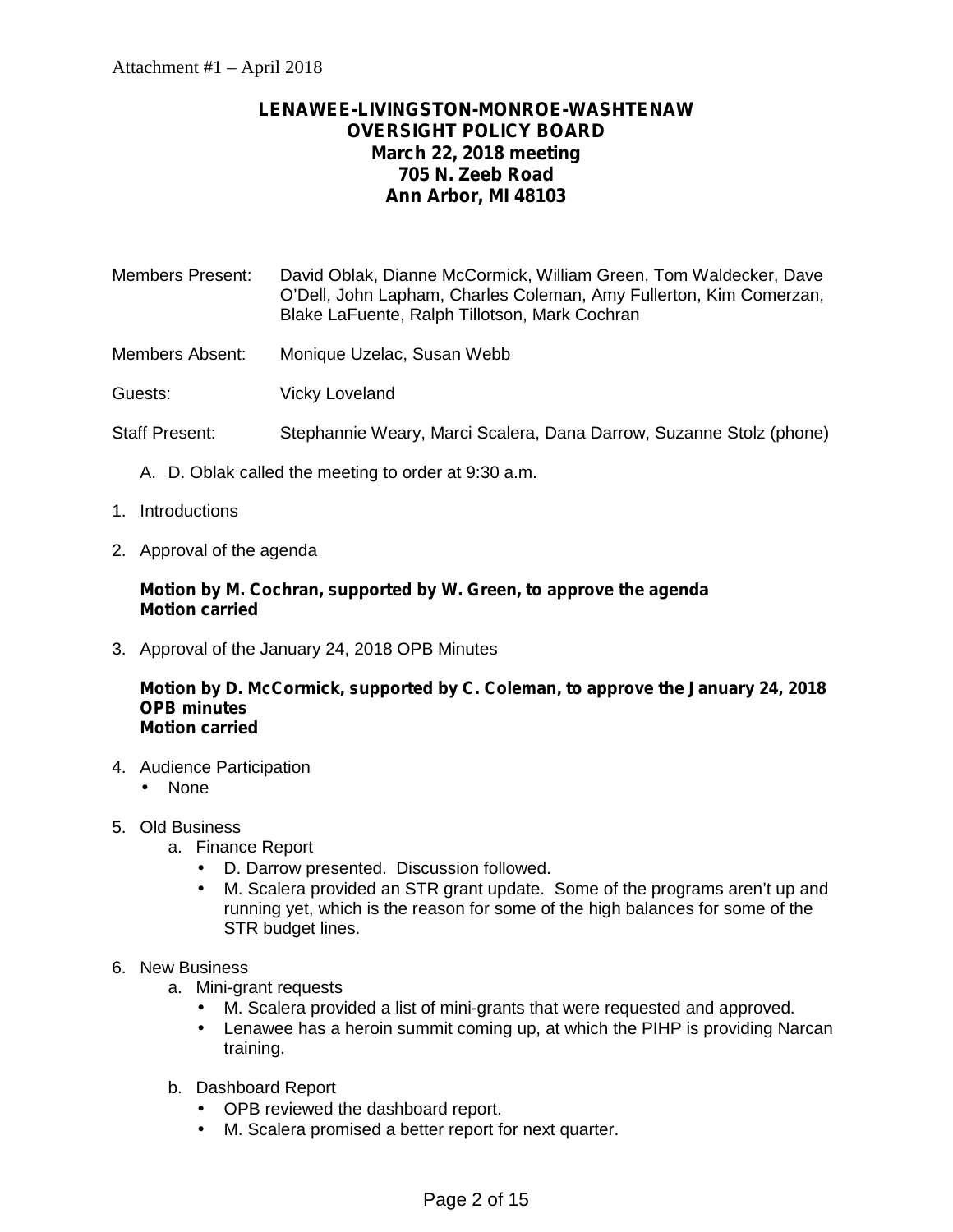- K. Comerzan requested to also see the dashboard graphs by county.
- c. Engagement Center Information
	- M. Scalera provided an Engagement Center comparison data report.<br>I Amy reported that meth is making a resurgence in Lenawee.
	- Amy reported that meth is making a resurgence in Lenawee.
- 7. SUD Director Report
	- M. Scalera provided an overview of the budget shortage being experienced on the mental health side.
	- M. Scalera provided an STR Grant update.
	- Project Stop (Narcan) is rolling along very well.
	- Root Program (Recovery Opioid Outreach Team), the goal: whenever there's a save in Washtenaw they send a peer to the hospital to follow-up with the person. It's up and running, but there are barriers: 1) hospitals aren't forthcoming with every referral that comes through; 2) not all police officers notify the ROOT team of their intervention.
	- The program that is managing pregnant, opiate-addicted women in Monroe and Washtenaw is going well.
	- The program that places peers in drug courts is also going well.
- 8. Adjourn

#### **Motion by K. Comerzan, supported by M. Cochran, to adjourn Motion carried**

Meeting adjourned at 11:05 a.m.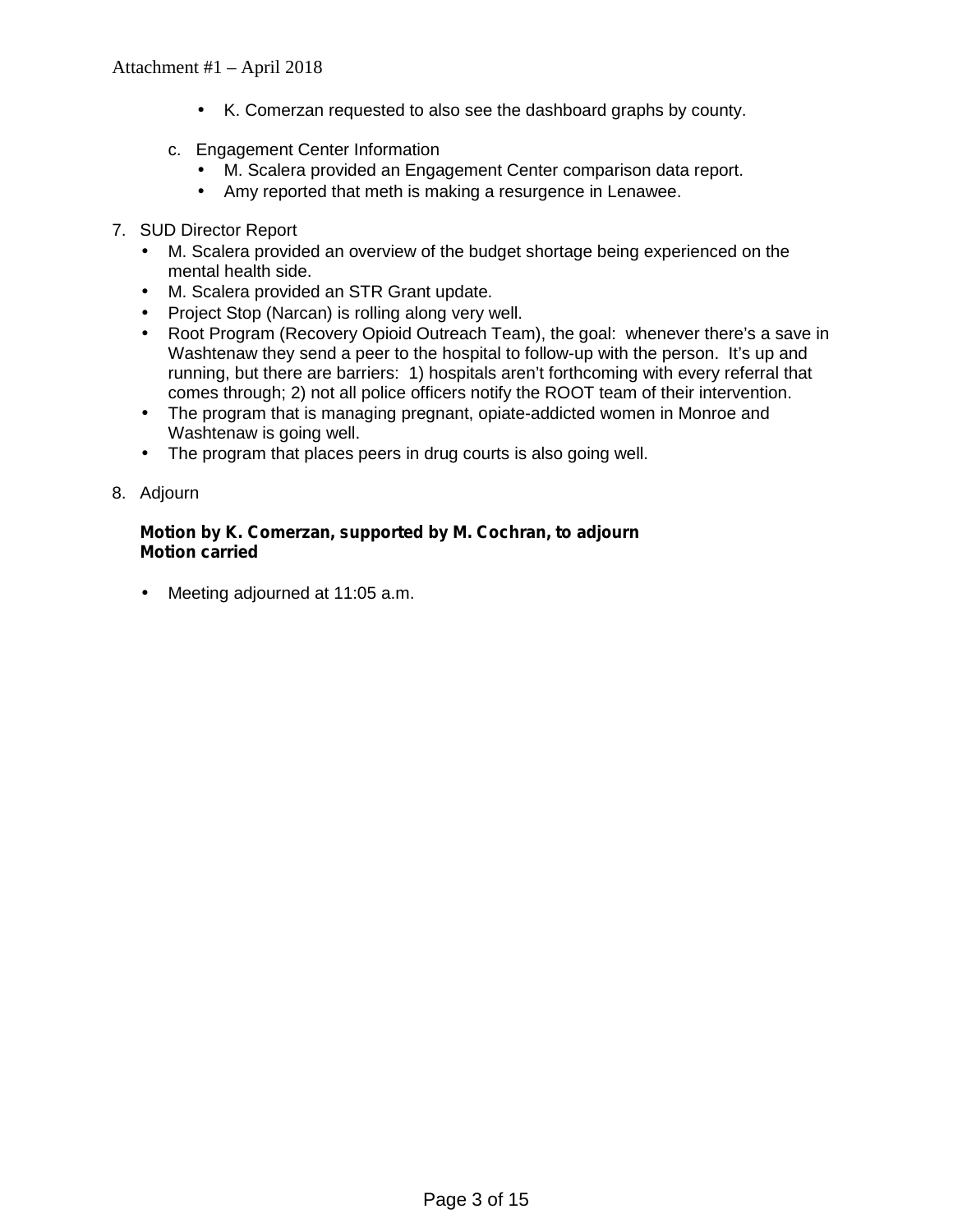#### Community Mental Health Partnership Of Southeast Michigan SUD SUMMARY OF REVENUE AND EXPENSE BY FUND February 2018 FYTD

| <b>Summary Of Revenue &amp; Expense</b> |                          |                       |                         |                  |    |                   |    |                      |    |           |
|-----------------------------------------|--------------------------|-----------------------|-------------------------|------------------|----|-------------------|----|----------------------|----|-----------|
|                                         |                          | <b>Funding Source</b> |                         |                  |    |                   |    | <b>Total Funding</b> |    |           |
|                                         |                          | Medicaid              |                         | Healthy Michigan |    | SUD - Block Grant |    | SUD-COBO/PA2         |    | Sources   |
| Revenues                                |                          |                       |                         |                  |    |                   |    |                      |    |           |
| Funding From MDCH                       | \$                       | 954,974               | \$                      | 1,746,705        | \$ | 2,513,799         |    |                      | \$ | 5,215,478 |
| PA2/COBO Tax Funding                    | \$                       |                       |                         |                  |    |                   |    | 760,872              |    | 760,872   |
| Other                                   | \$                       |                       |                         |                  |    |                   |    |                      |    |           |
| <b>Total Revenues</b>                   | $\overline{\mathcal{S}}$ | 954,974               | \$                      | 1,746,705        | \$ | 2,513,799         | \$ | 760,872              | \$ | 5,976,350 |
| <b>Expenses</b>                         |                          |                       |                         |                  |    |                   |    |                      |    |           |
| <b>Funding for County SUD Programs</b>  |                          |                       |                         |                  |    |                   |    |                      |    |           |
| Lenawee                                 | \$                       | 119,668               | \$                      | 230,789          | \$ | 188.879           | \$ | 37,011               | \$ | 576,346   |
| Livingston                              | \$                       | 85,248                | \$                      | 157,380          | \$ | 396,872           | \$ | 85,675               | \$ | 725,175   |
| Monroe                                  | \$                       | 117.550               | \$                      | 212.469          | \$ | 336.454           | \$ | 64.947               | \$ | 731,419   |
| Washtenaw                               | \$                       | 517,126               | \$                      | 1,141,078        | \$ | 1,064,068         | \$ | 236,730              | \$ | 2,959,001 |
| <b>Total SUD Expenses</b>               | $\overline{\mathbb{S}}$  | 839,591               | s,                      | 1,741,715        | \$ | 1,986,272         | \$ | 424,362              | \$ | 4,991,941 |
| <b>Other Operating Costs</b>            |                          |                       |                         |                  |    |                   |    |                      |    |           |
| <b>SUD HICA Claims Tax</b>              | \$                       | 7,162                 | \$                      | 13,100           | \$ |                   | \$ |                      | \$ | 20,262    |
| <b>Total Operating Costs</b>            | $\overline{\mathbb{S}}$  | 7,162                 | $\overline{\mathbb{S}}$ | 13,100           | s  |                   | \$ |                      | \$ | 20,262    |
| <b>Administrative Cost Allocation</b>   | \$                       | 44,898                | \$                      | 93,143           | \$ | 138,187           | \$ | $\blacksquare$       | \$ | 276,228   |
| <b>Total Expenses</b>                   | \$                       | 891,652               | \$                      | 1,847,958        | \$ | 2,124,459         | \$ | 424,362              | \$ | 5,288,431 |
|                                         |                          |                       |                         |                  |    |                   |    |                      |    |           |
| Revenues Over/(Under) Expenses          | \$                       | 63,322                | \$                      | (101, 253)       | \$ | 389,340           | \$ | 336,510              | \$ | 687,919   |

|               | Revenues | Expenditures | Revenues<br>Over/(Under)<br>Expenses |
|---------------|----------|--------------|--------------------------------------|
| PA2 by County |          |              |                                      |
| Lenawee       | 61,341   | 37,011       | 24,330                               |
| Livingston    | 186,703  | 85,675       | 101,028                              |
| Monroe        | 132,599  | 64,947       | 67,652                               |
| Washtenaw     | 380,229  | 236,730      | 143,499                              |
| Totals        | 760.872  | 424,362      | 336,510<br>J                         |

| Unallocated PA2 | <b>Beginning Balance</b> |
|-----------------|--------------------------|
| Lenawee         | 961,376                  |
| Livingston      | 2,646,564                |
| Monroe          | 708,058                  |
| Washtenaw       | 2,583,425                |
| Total           | 6,899,423                |
|                 |                          |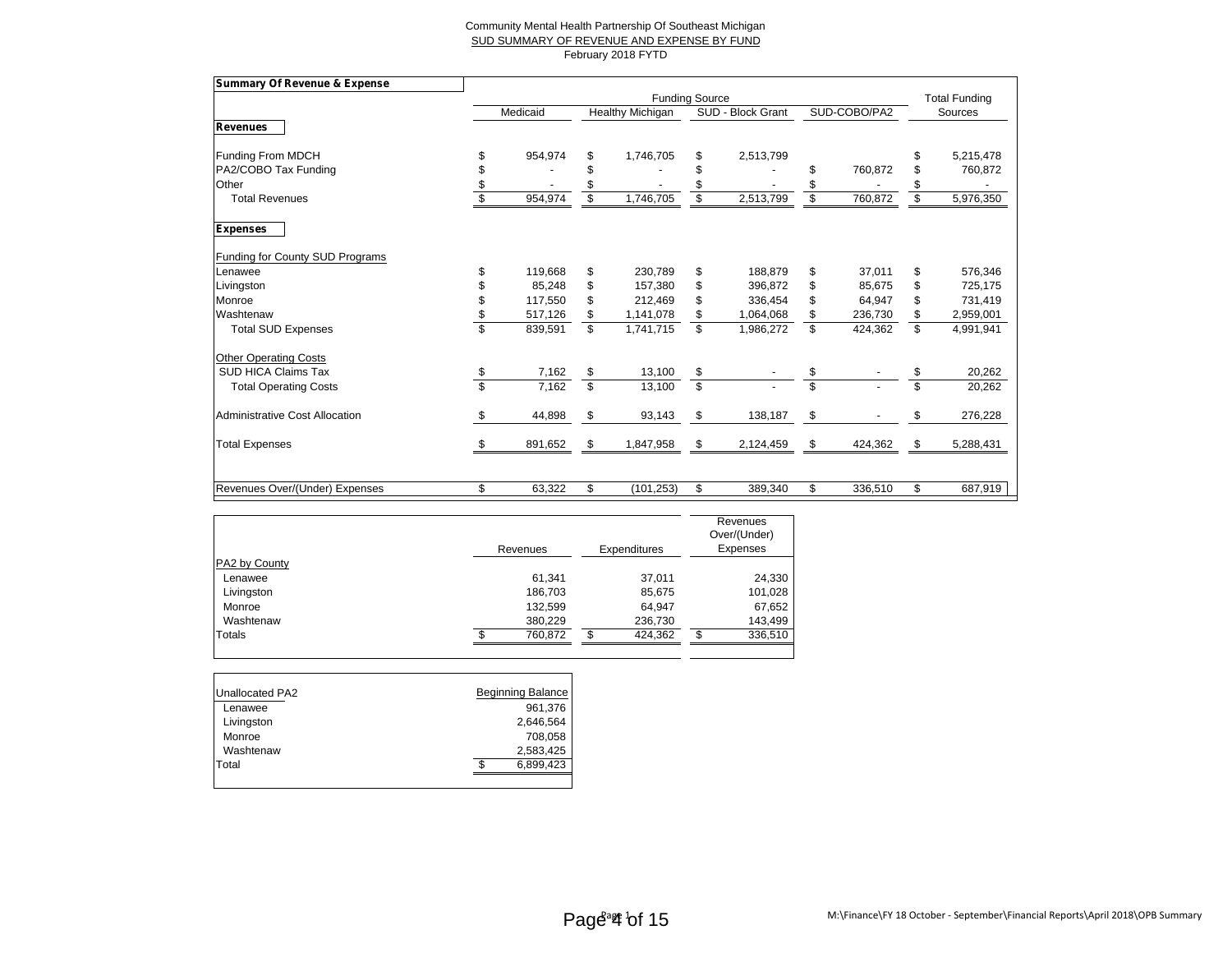

#### Regional Board Action Request – Contracts

Board Meeting Date: April 11, 2018

Action(s) Requested: Approval of the contracts, agreements and/or amendments listed below.

| <b>Organization - Background</b>                             | Term /<br><b>Type</b> | Amount / Funding<br><b>Source</b> |
|--------------------------------------------------------------|-----------------------|-----------------------------------|
| Lenawee CMH – Contractual amendment to increase the SUD      |                       | Increase annual net               |
| core provider net cost contract funding level for Lenawee    |                       | cost contract from                |
| CMH. Lenawee CMH has seen an increase in the medically       | $10/1/2017 -$         | \$1,025,728 to                    |
| necessary SUD services in Lenawee mostly centered around     | 9/30/2018             | \$1,630,268.                      |
| Medicaid Assisted Treatment (MAT) services. The CMHPSM-      |                       |                                   |
| Lenawee core provider contract is cost settled at the end of | Amendment             | Medicaid, HMP, Block              |
| the fiscal year. This amendment reflects the estimated SUD   |                       | Grant & PA2 based on              |
| increased service costs in Lenawee county.                   |                       | consumer eligibility.             |
| Livingston CMH - Contractual amendment to increase the       |                       | Increase annual net               |
| SUD core provider net cost contract funding level for        |                       | cost contract from                |
| Livingston CMH. Livingston CMH has seen an increase in the   | $10/1/2017 -$         | \$786,900 to                      |
| medically necessary SUD services in Livingston mostly        | 9/30/2018             | \$1,157,271.                      |
| centered around Medicaid Assisted Treatment (MAT)            |                       |                                   |
| services. The CMHPSM-Livingston core provider contract is    | Amendment             | Medicaid, HMP, Block              |
| cost settled at the end of the fiscal year. This amendment   |                       | Grant & PA2 based on              |
| reflects the estimated SUD increased service costs in        |                       | consumer eligibility.             |
| Livingston county.                                           |                       |                                   |

Recommend: Approval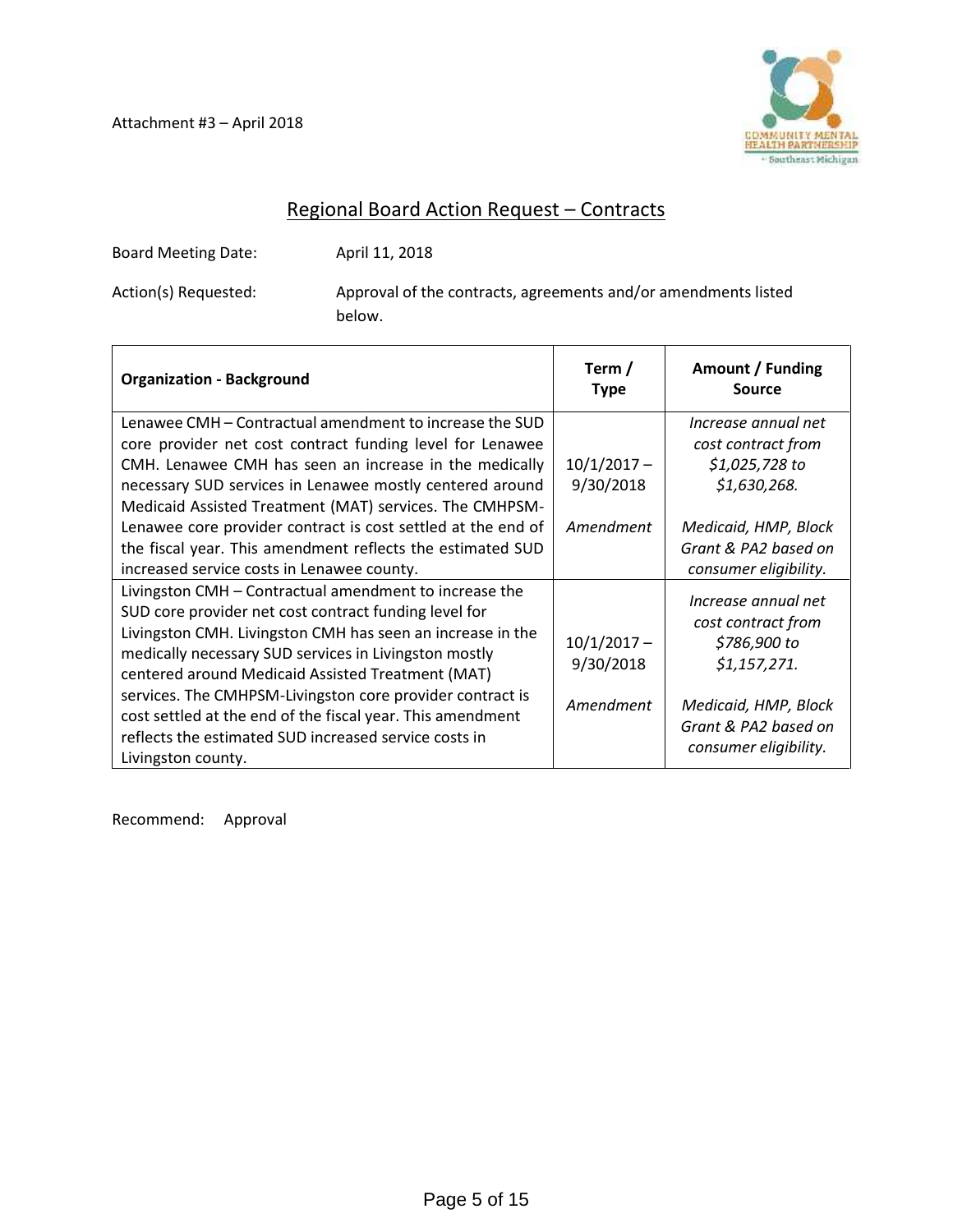Attachment #4 – April 2016



# **Community Mental Health Partnership of Southeast Michigan**

**Board Governance Policy Manual**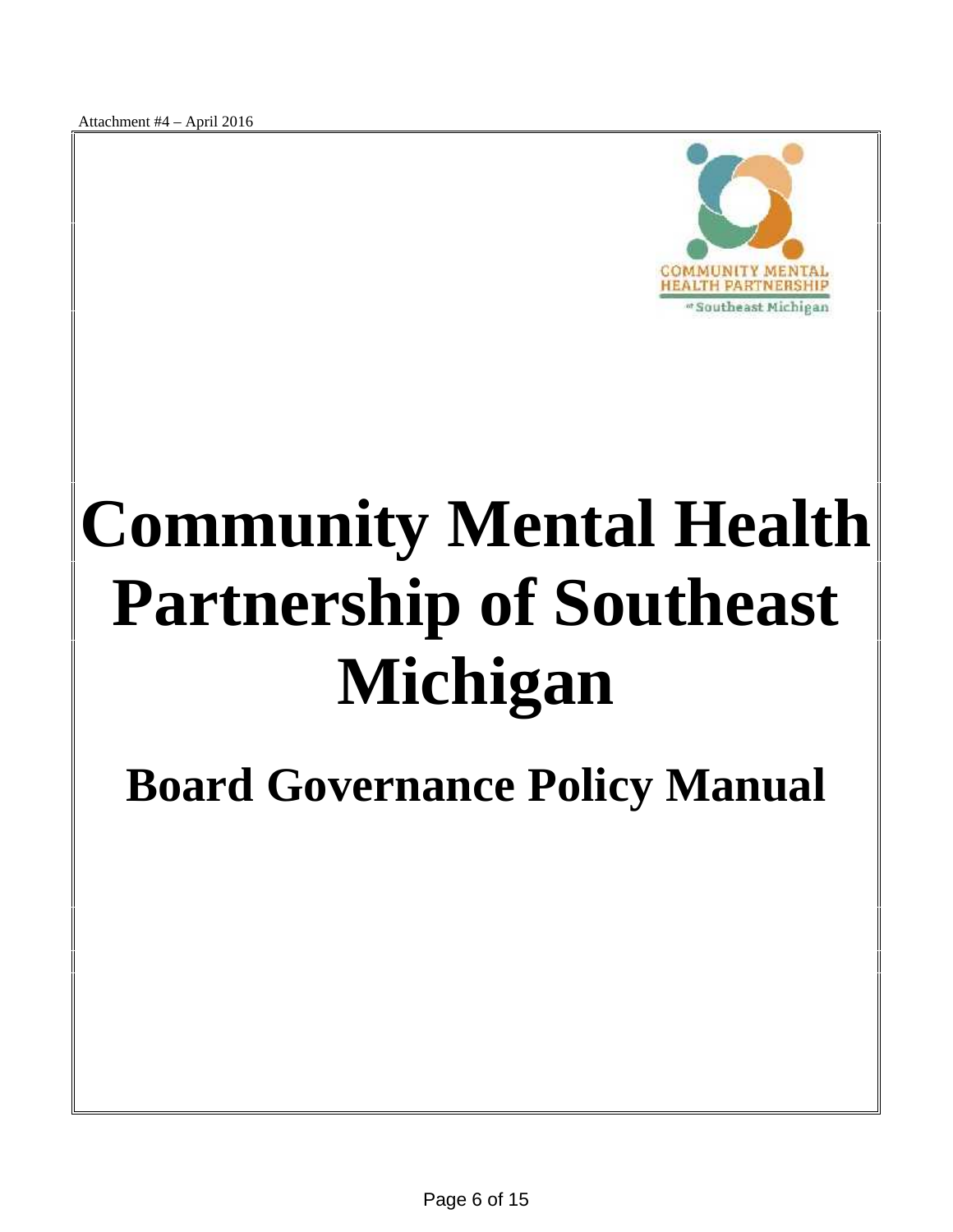# **POLICY TABLE OF CONTENTS**

#### **1. Mission and Values**

- 1.0 Mission, Vision and Values
- 1.1 Bylaws and Policy Review and Amendment

#### **2. CEO Responsibilities**

- 2.0 CEO Responsibilities
- 2.1 Treatment of Consumers
- 2.2 Treatment of Staff
- 2.3 Compensation and Benefits
- 2.4 Financial Policies
- 2.5 Emergency CEO Succession
- 2.6 Communication and Support to the Board
- 2.7 Community Resources

#### **3. Governance Process**

- 3.0 Governing Style
- 3.1 Board Responsibilities/Duties
- 3.2 Board Member Ethics
- 3.3 Board Chair's Role
- 3.4 Policy Review and Amendment
- 3.5 Cost of Governance

## **4. Board-CEO Linkage**

- 4.0 Governance-Management Connection
- 4.1 CEO's Responsibilities
- 4.2 Monitoring CEO Performance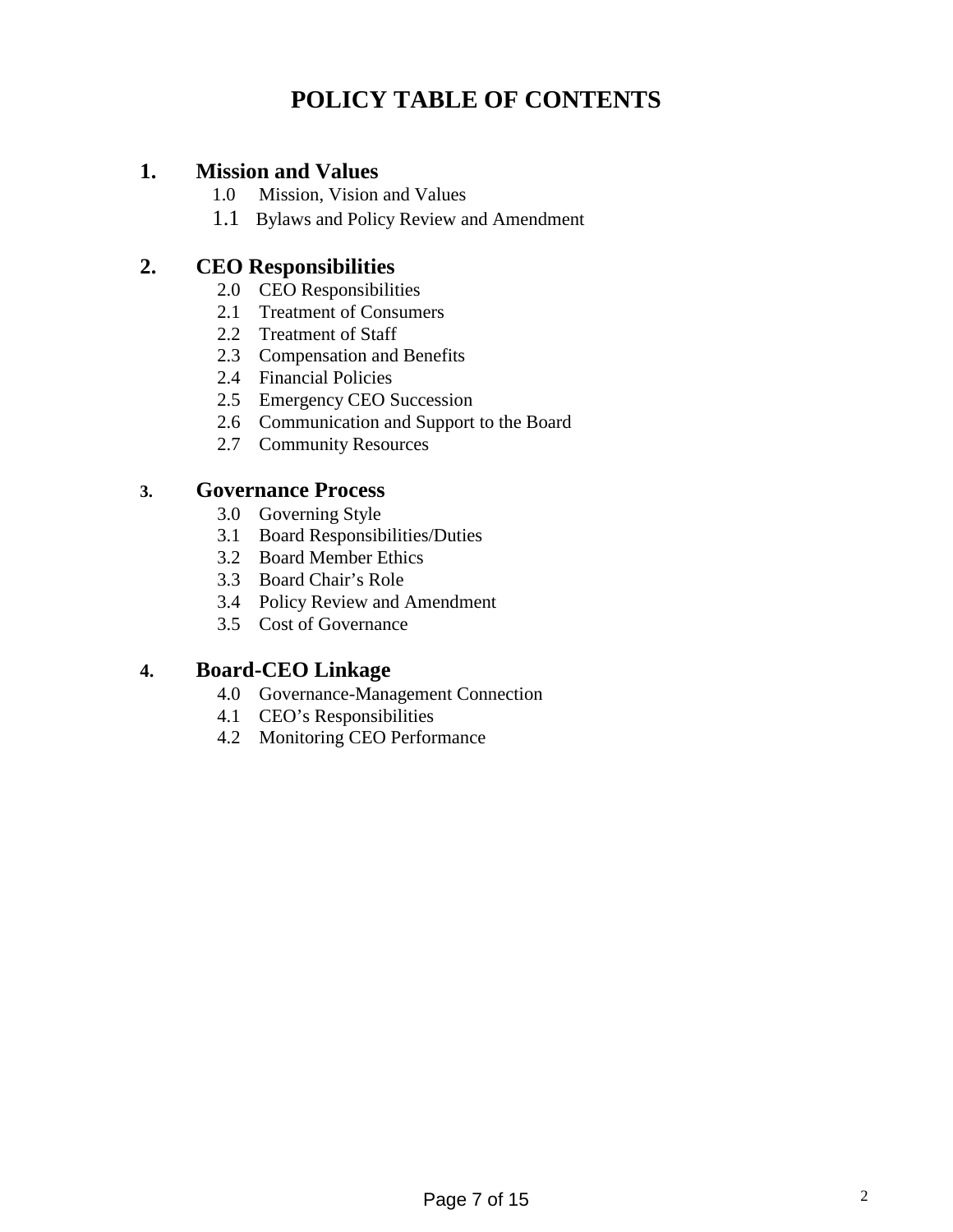# **Section 1:** *MISSION, VISION AND VALUES*

# **1.0** *MISSION/VISION AND VALUES*

The Mission/Vision and Values of the CMHPSM are:

Mission: To provide quality behavioral healthcare that promotes recovery and wellness, fosters resilience and supports self-determination and empowerment so that individuals served in the four county region that comprises the CMHPSM are successful in achieving their personal goals and dreams.

Vision: The CMHPSM will be a comprehensive system of care working in an integrated fashion with substance abuse and primary healthcare systems so that the care and services provided better meet consumer needs in a more efficient and cost effective manner

Values:

- Respect the diversity of our communities and the people we serve
- Zero Tolerance for stigma
- Coordinated and continuous care between and across healthcare systems and providers
- Meaningful partnerships with consumers and community stakeholders
- Learning organization disciplines of systems thinking, team learning, shared vision, personal mastery, and mental models
- Data based decision making
- Innovation and creativity
- $\hat{P}$  Provision of the best quality services to the most people at the best cost

#### **1.1** *BYLAWS AND POLICY REVIEW AND AMENDMENT*

The Board will review the regional mission, vision, and values statements for relevance to current needs and interest of the four county partners at least every two years. The Board will ensure stakeholder involvement in the review of the mission/vision and values.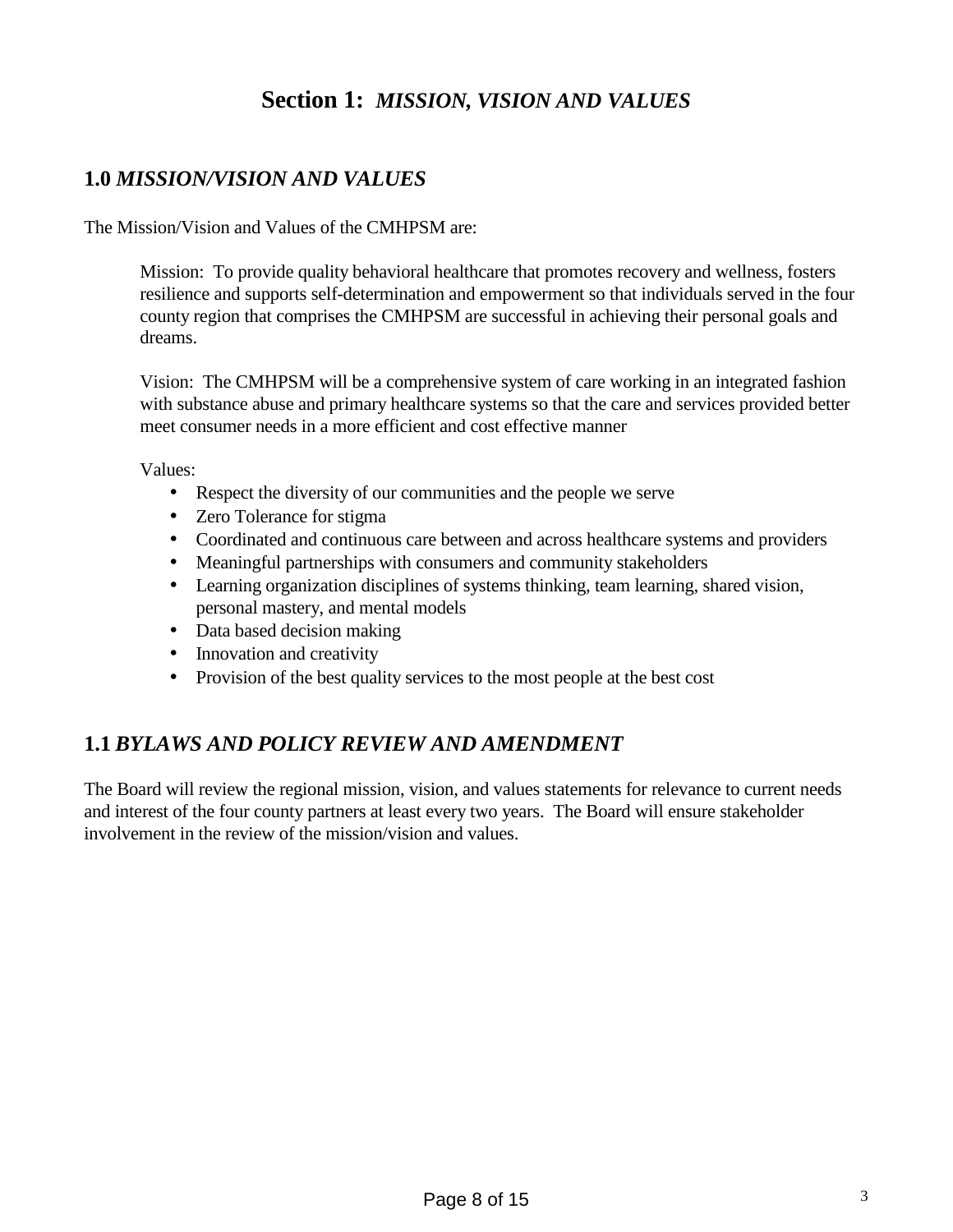# **Section 2: CEO RESPONSIBLITIES**

# **2.0** *EXECUTIVE RESPONSIBLITIES*

The CEO shall ensure that all practices, activities, decisions, and/or organizational circumstances shall be lawful, prudent and in compliance with commonly accepted business and professional ethics. The CEO will recommend either new or revised Board Governance policies to address areas of non-compliance.

# **2.1** *TREATMENT OF CONSUMERS*

With respect to interactions with and services provided to consumers or those applying to be consumers, the CEO shall ensure the CMHPSM has an established process that is followed to monitor conditions and procedures employed across the four county region so that services and supports are provided in a manner that is dignified, respectful, appropriate, not unnecessarily intrusive, and promotes safety. The manner in which services and supports are provided shall be in accordance with the CMHPSM Mission and Vision statements.

# **2.2** *TREATMENT OF STAFF*

The CEO shall promote conditions for the staff that are fair, dignified, respectful, organized, and clear.

Further, by way of example, but not limited to the following:

- 1. Operate with written personnel rules which: (a) clarify rules for staff, (b) provide for effective handling of grievances, and (c) protect against wrongful conditions, such as nepotism and preferential treatment for personal reasons.
- 2. Have a process for exit interviews and staff satisfaction surveys.
- 3. Ensure each employee of the CMHPSM shall have due process in the event of an adverse disciplinary action.
- 4. Within fiscal constraints, provide necessary resources to staff for the performance of their job duties.
- 5. Staff shall have annual performance appraisals.

# **2.3** *COMPENSATION AND BENEFITS*

The CEO shall administer board approved competitive compensation and benefits.

#### **2.4** *FINANCIAL POLICIES*

The CEO shall ensure the financial policies and practices of the CMHPSM meet state and federal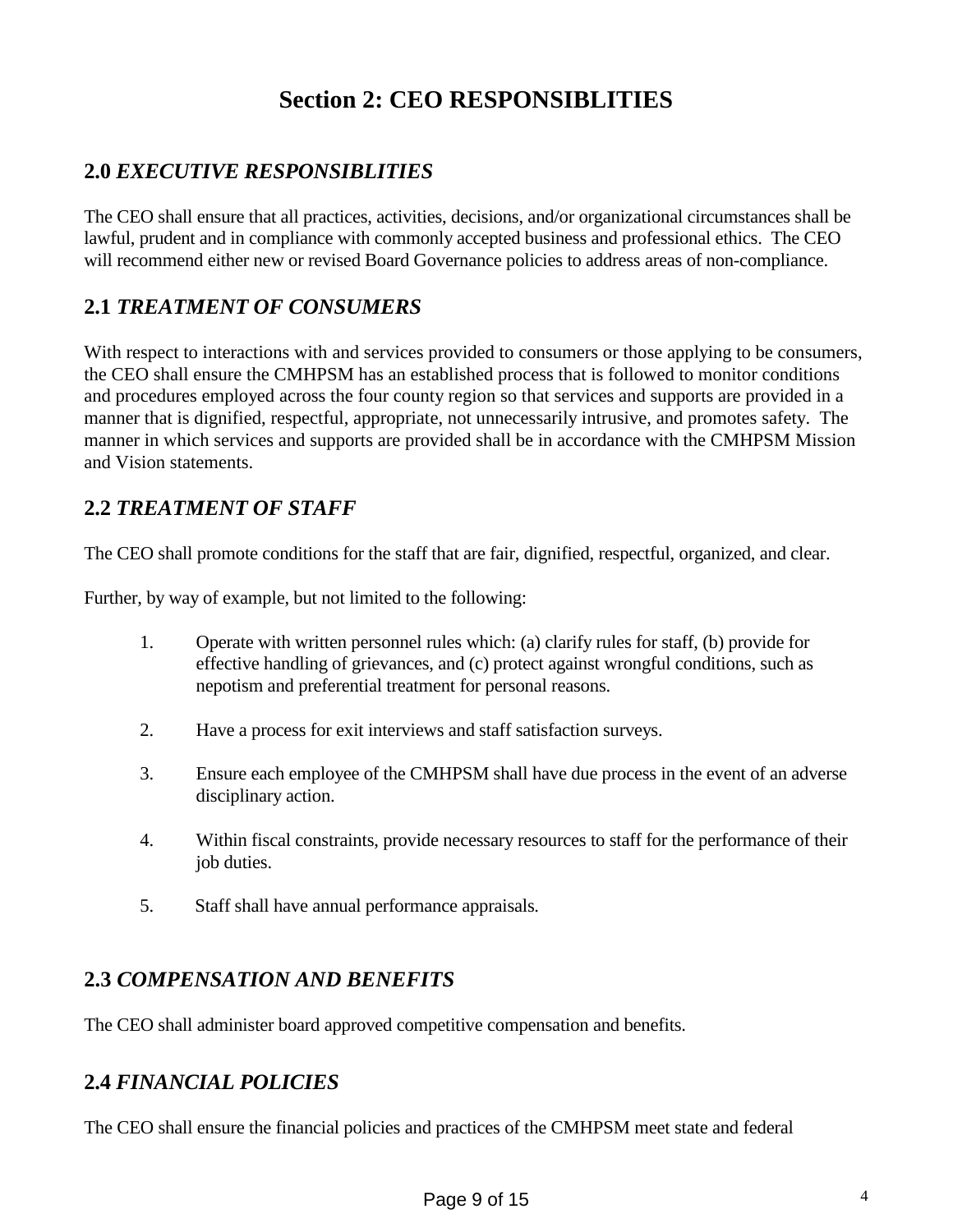requirements and are compliant with Generally Accepted Accounting Practices (GAAP).

Further, by way of example, but not limited to the following:

- 1. Financial Policies and amendments related to:
	- A. Procurement—approved 2014
	- B. Investments—approved 2014
	- C. CEO Scope of Authority—approved 2014
	- D. CEO Authority for Position Control—approved 2014
	- E. Financial Risk Management—in development

shall be approved by the Board.

2. The CEO and CFO shall review the financial policies annually and make recommendations to the Board for amendments when needed.

# **2.5** *EMERGENCY CEO SUCCESSION*

To protect the CMHPSM from sudden loss of CEO Services, the CEO shall have no fewer than two other executives familiar with Board and CEO issues and processes.

# **2.6** *COMMUNICATION AND SUPPORT TO THE BOARD*

The CEO shall keep the Board informed and supported in its work.

Further, by way of example, but not limited to the following:

- 1. Submit monitoring data required to the Board (see policy on Monitoring CEO Performance) in a timely, accurate, and understandable fashion, directly addressing provisions of Board Policies being monitored.
- 2. Keep the Board informed of relevant trends, anticipated adverse media coverage, threatened or pending lawsuits and material external and internal changes, particularly changes in the assumptions upon which any Board Policy has previously been established.
- 3. Advise the Board if, in the CEO'S opinion, the Board is not in compliance with its own policies on Governance Process and Board – CEO Linkage, through the Board Chair.
	- a) If there is a breakdown in the relationship between the Board Chair and the CEO, the CEO shall inform the full CMHPSM Board of the breakdown.
	- b) In the event the CMHPSM Board is unable to resolve the issues, the leadership of the CMHSPs that appoint the CMHSP members to the CMHPSM Board shall meet to address the issues and develop recommendations for the CMHPSM Board to act upon.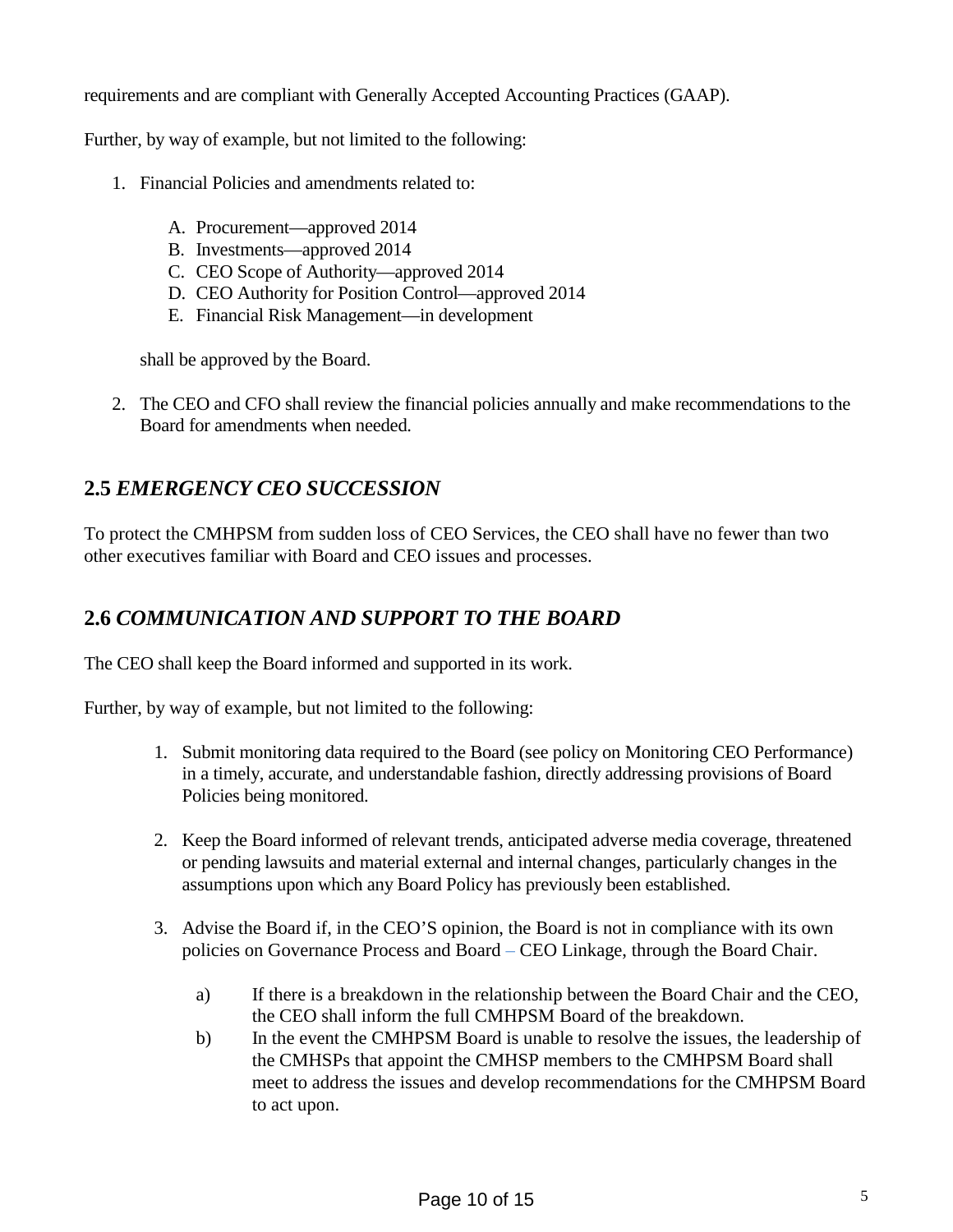- 4. Marshal for the Board information from as many staff and external perspectives, on issues and options as needed for fully informed Board choices.
- 5. Provide a mechanism for official Board communications.
- 6. The CEO shall provide a compliance report to the Board at least annually and any time there are any violation at either the CMHPSM or the CMHSPs. This report shall include a review of the implementation of operational policies to ensure that areas of noncompliance are identified and addressed before the noncompliance results in sanctions from regulatory bodies.
- 7. Report in a timely manner an actual or anticipated noncompliance with any Board Policy.

## **2.7** *REGIONAL RESOURCES*

The CEO shall be informed and take advantage of collaboration, partnerships and innovative relationships with agencies and organizations, including state, regional and county specific resources. The CEO shall also stay abreast of current affairs as they apply to this industry through conferences and seminars.

# **Section 3: GOVERNANCE PROCESS**

## **3.0** *GOVERNING STYLE*

The Board will govern with an emphasis on (a) outward vision, (b) diversity in viewpoints, (c) strategic leadership, (d) clear distinction of Board and CEO roles, (e) collective rather than individual decisions and, (f) proactivity.

The Board must insure that all divergent views are considered in making decisions, yet must resolve into a single organizational position. Once a decision is made the Board must speak in one voice publicly.

Accordingly:

- 1. The Board will establish written policies reflecting the Board's values and perspectives. The Board's major policy focus will be on the intended long-term impacts outside the organization, not on the administrative or programmatic means of attaining those effects.
- 2. The Board will enforce discipline whenever needed. Discipline will apply to matters such as attendance, preparation for meetings, violation of policies, and disrespect for roles.
- 3. Continual Board development will include orientation of new Board Members and periodic Board discussion of process improvement.
- 4. The Board will listen respectfully to citizen comments and assure that an internal process is in place to follow up on the concerns expressed.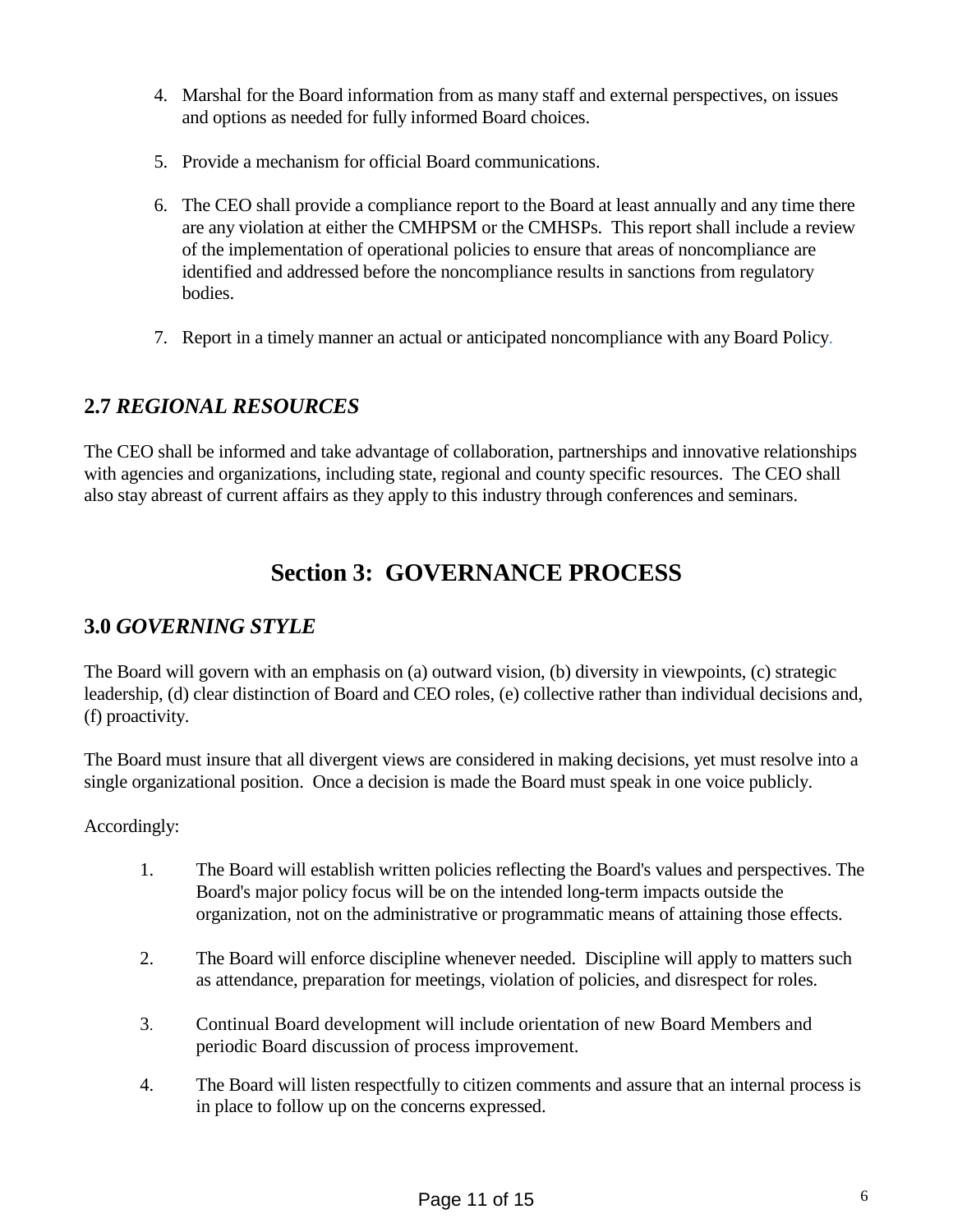# **3.1** *BOARD RESPONSIBILITIES/DUTIES*

The Board will ensure appropriate organizational and CEO performance and promote a link between the regional community and the CMHPSM.

Further, by way of example, but not limited to the following:

- 1. Meetings
	- (a) Attend Board meetings
	- (b) If unable to attend Board meetings provide advance notice to the CEO and Board Chair
	- (c) Be prepared and on time
	- (d) Listen with an open mind
	- (e) Participate in discussion and encourage dialogue
	- (f) Make decisions in the best interest of the PIHP region
	- (g) Speak with one voice after a decision has been made
- 2. Board Member Personal Development
	- (a) Complete Board orientation and training
	- (b) Commit to ongoing development of Board Member skills
- 3. Operational Policies
	- (a) Relevant operational policies applicable to the Board are included by reference (i.e. CMHPSM Travel Expense Reimbursement Policy)

#### **3.2** *BOARD MEMBER ETHICS*

The Board commits itself and its members to ethical, businesslike, and lawful conduct, including proper use of authority and appropriate decorum when acting as Board Members.

Further, by way of example, but not limited to the following:

- 1. Operate with the best interest of the PIHP region in mind.
- 2. Recuse from conflict of interest.
- 3. Board Members will not use their board position to obtain employment in the organization for themselves, family members, or close associates. Should a Board Member apply for employment, he or she must first resign from the Board.
- 4. Board Members shall not attempt to exercise individual authority over the organization.
- 5. The Board will not evaluate, either formally or informally, any staff other than the CEO.
- 6. Board Members will respect confidentiality.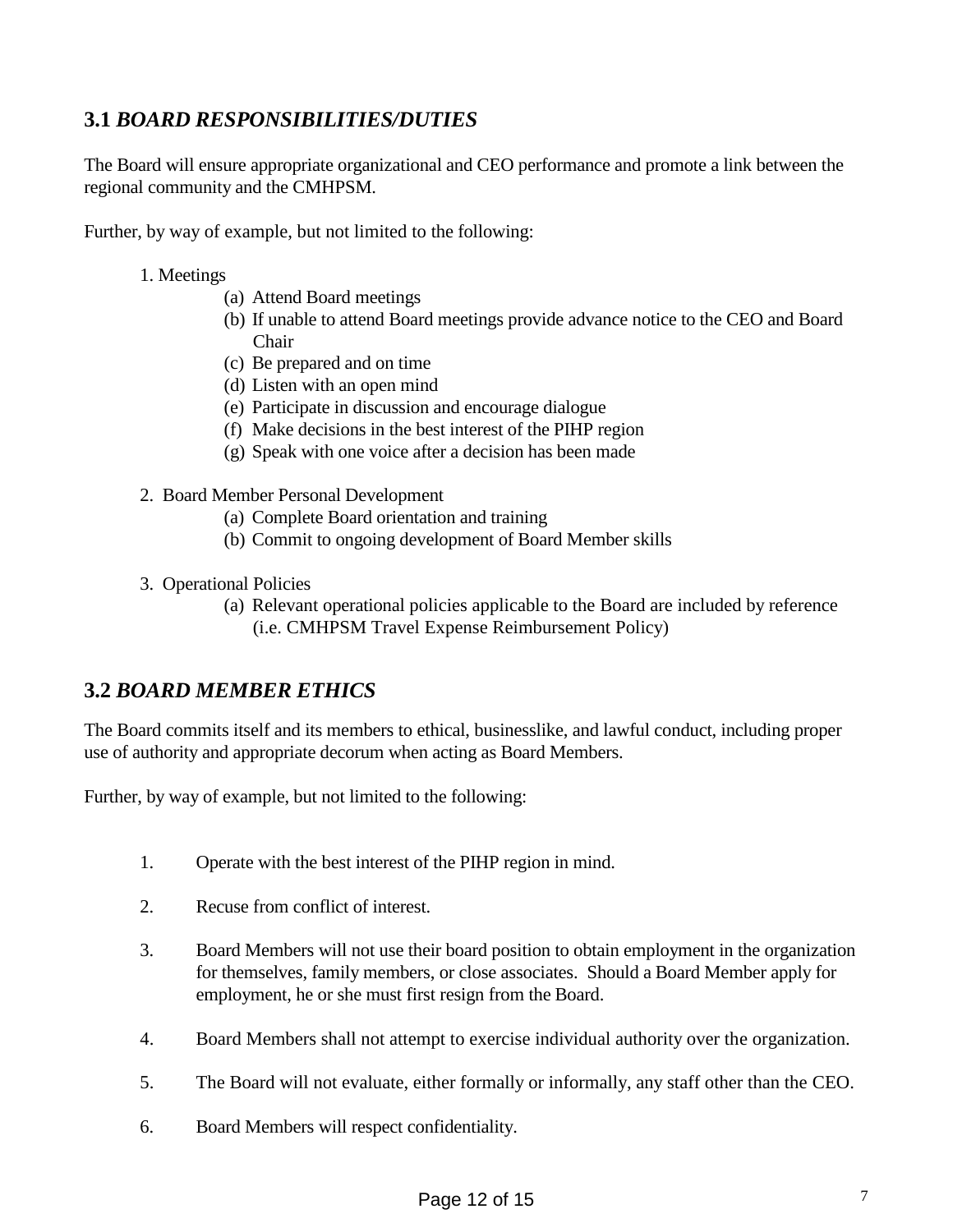# **3.3** *BOARD CHAIR'S ROLE*

The Board Chair assures the integrity of the Board's process and, represents the Board to outside parties. The Board Chair has no authority to make decisions about policies created by the Board nor authority to supervise or direct the CEO.

# **3.4** *POLICY REVIEW AND AMENDMENT*

- 1. The Board Bylaws and Board Policies shall be reviewed in April of every year.
- 2. Board Policies may be suspended, rescinded, or amended by 3/4 of the serving membership and will be superseded by any change in federal or state law.

## **3.5** *COST OF GOVERNANCE*

The Board will invest in its governance capacity.

Accordingly:

- 1. Board members shall be compensated at the rate of the appointing CMHSP per meeting for attendance at all Board meetings, assigned committee meetings, workshops, required training, and other Board approved functions. Board members are entitled to one meeting allowance per day.
- 2. Travel expenses shall be reimbursed by the appointing CMHSP
- 3. The Board shall be informed of its budget and expenses.

# **Section 4: BOARD-CEO LINKAGE**

#### **4.0** *GOVERNANCE-MANAGEMENT CONNECTION*

The Board shall appoint a CEO of the Community Mental Health Partnership of Southeast Michigan who meets the standards of training and experience established by the Michigan Department of Health and Human Services (MDHHS). The Board shall establish general policy guidelines within which the CEO shall execute the duties and responsibilities of a Pre-Paid Inpatient Health Plan as required by state and federal laws, rules, regulations, and the Medicaid Specialty Supports and Services contract with the MDHHS.

# **4.1** *CEO's RESPONSIBILITIES*

The CEO of the CMHPSM shall function as the chief executive and administrative officer of the PIHP and shall execute and administer the program in accordance with the approved annual plan and operating budget, the general policy guidelines established by the Board, the applicable governmental procedures and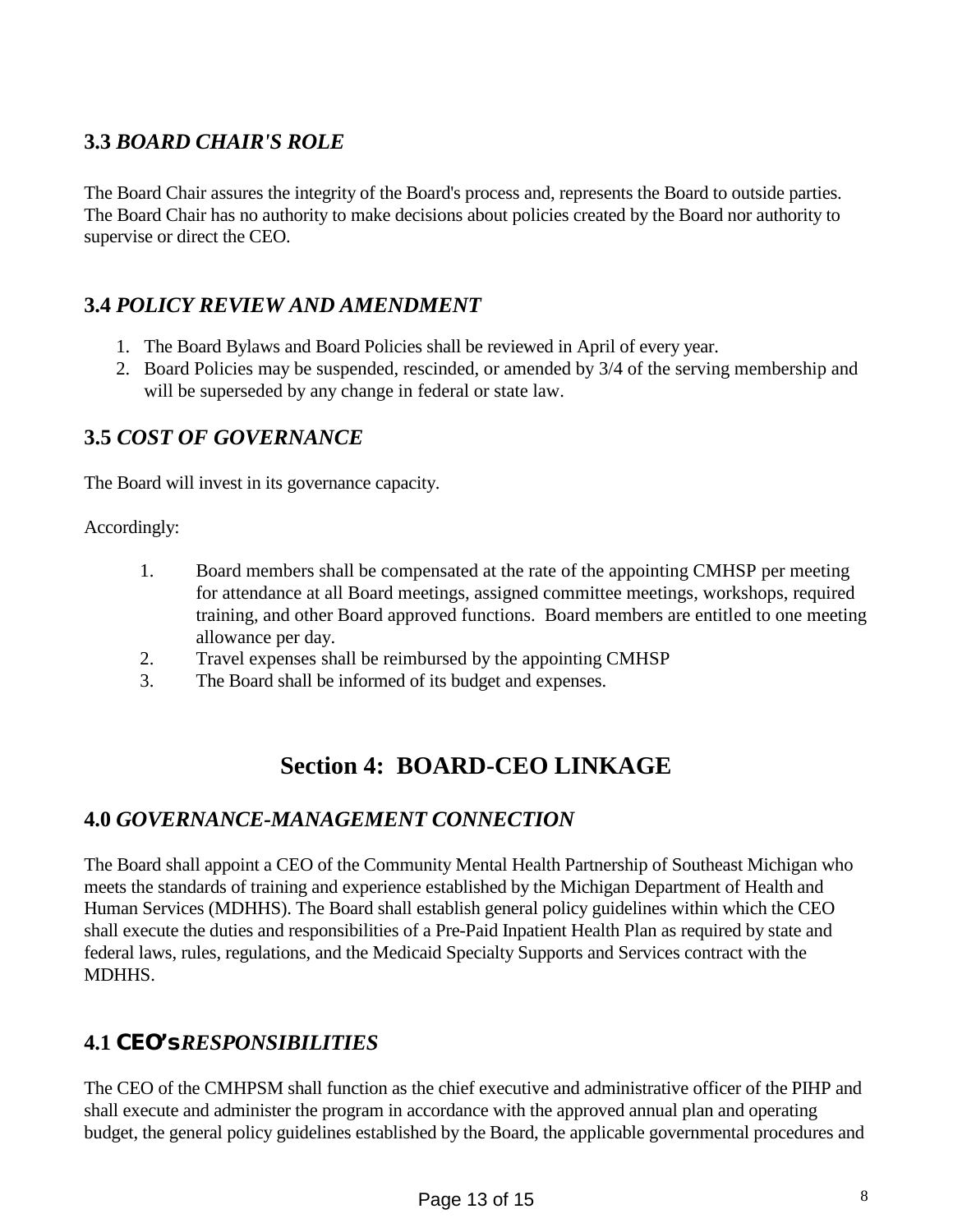policies, and the provisions of the Mental Health Code. The CEO has the authority and responsibility for supervising all employees. The terms and conditions of the CEO's employment, including tenure of service, shall be as mutually agreed to by the Board and the CEO and shall be specified in a written contract.

# **4.2** *MONITORING CEO PERFORMANCE*

There will be systematic and objective monitoring of the CEO's job performance and achievement of organizational goals as agreed upon.

**Adopted the 8 th of June 2016**

Board Chairperson Date

Board Secretary Date